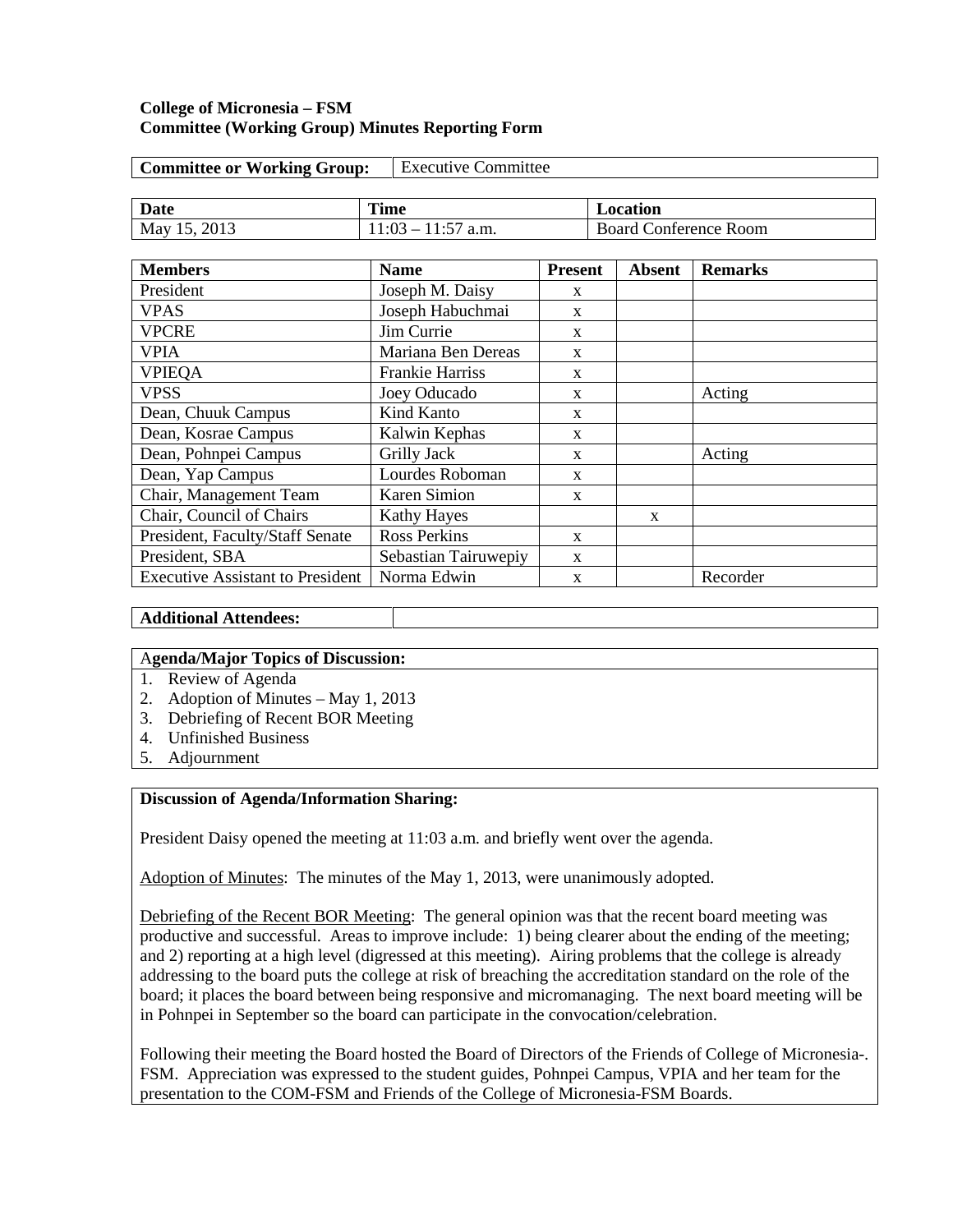Unfinished Business: VPIEQA reported on the status of the Strategic Plan (SP) and the Supplemental Report. Measures of success are being identified by the Management Team. The target for completion is June. A new reporting template that aligns with the SP will also be ready for use beginning with the next reporting quarter. VPIA needs to incorporate the strategic directions approved by the Board into the Integrated Educational Master Plan. The supplemental report will be submitted this evening. Frankie expressed appreciation for all deadlines were met and evidence readily available.

VPSS: Commencement is on May 22 and; rehearsal on the  $21^{st}$ ; both begin at 9:00 a.m. Grades are due on May 17; OARR will be reviewing grades for the graduates over the weekend.

Pohnpei Campus: The campus is very proud to be cited in the *[ACCJC Spring 2013 Newsletter](http://www.accjc.org/wp-content/uploads/2013/05/Spring-2013-ACCJC-NEWS.pdf)* (http://www.accjc.org/wp-content/uploads/2013/05/Spring-2013-ACCJC-NEWS.pd) for having exampled purposeful dialogue by translating the *Online Accreditation Basics* course into the Pohnpeian language to facilitate accreditation understanding for our non-English proficient employees (p. 7).

President Daisy said the college can take pride is being cited by the Commission in an [SLO case study](http://www.accjc.org/wp-content/uploads/2013/05/Case-Study-Proficiency-in-SLOs.pdf) (Case Study: What might proficiency in student learning outcomes assessment and improvement look Like? Retrieved from: http://www.accjc.org/wp-content/uploads/2013/05/Case-Studey-Proficiency-in-SLOs.pdf) and for translating the accreditation on-line basics into Pohnpei, and for achieving 100% completion of the on-line accreditation basics by all employees. Chuuk and Yap Campuses are ensuring new employees complete the course also. VPIEQA suggested that the Faculty-Staff Senate push to include the accreditation basics as part of new employee orientation to institutionalize 100% completion by employees.

SBA: Sebastian inquired about the peer guides; Joey said it will be discussed in a different venue.

VPAS: The Beca contract is signed, funds are available and work initiated. The donated goods from RECAP are here and may be viewed at maintenance. The list is available from VPAS.

VPIA: Working on completing several tasks.

Management Team: Working on measures of success for the SP.

VPCRE: VPCRE just returned; he inquired how CRE report went during the Board meeting. Members should work with their proxies on high level reporting at meetings. Jim also mentioned the availability of scholarships for summer courses and participation in the summer AHEC science program, and preparation to send a student to Northern Marianas College for the CariPac summer internship. A survey of students who have registered in agriculture programs is being conducted to see where they are now.

Faculty Staff Senate: FSS elections will be held after the Incentive Award Ceremony. Today is the deadline for nominating candidates. The first draft of the revised Senate by-laws is currently being edited. The updated Senate by-laws will be approved by the end of the summer or early fall.

Chuuk Campus: Kind reported the passing of a Professor Switer Eter.

Kosrae Campus: An English class is presenting a two-hour drama performance on Friday. Tickets are being sold for admission; proceeds will go to the Endowment.

President Daisy asked Chuuk Campus to provide a news feed for the passing of Professor Eter and Kosrae Campus for the drama performance. He also encouraged videotaping class activities to document authentic assessment.